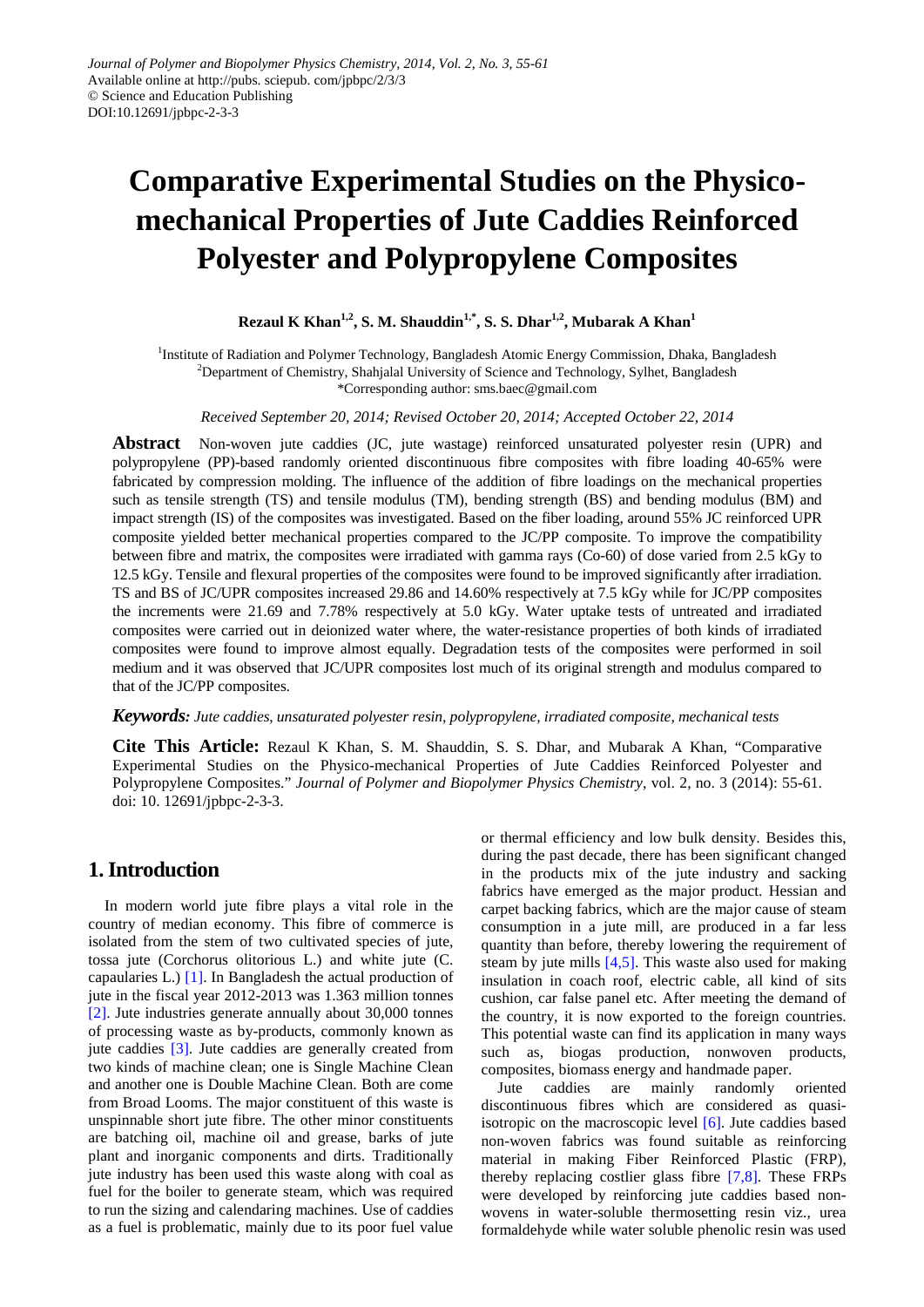for making exterior grade board, which can well substitute plywood. Besides the cost advantage of these composites, the wear and tear of machinery is supposed to be lower when natural fibres like jute caddies are used in place of glass fibre. The reasons behind the use of jute caddies are its lower cost and availability. The lower specific gravity and higher specific modulus of jute plays a major role in these products applications. The products developed include corrugated sheet, cooling tower, fan blade, pipe, washbasin, serving tray, speaker box, automobile components, toolbox, traffic signal light case, chair, tabletop, country boat, etc.

Unsaturated polyester resin (UPR) is one of the most important matrices for polymer composite application. Unsaturated polyester is the macromolecules with a polyester backbone and belongs to category of the thermoset resin. This is the condensation product of unsaturated acids or anhydrides and diols with/without diacids. The unsaturation present in this type of polyesters provides a site for subsequent cross-linking. This resin is compounded with various fillers, reinforcements and cured by using free radical initiators to yield thermoset articles having a wide range of chemical and mechanical properties depending upon the choice of cross- linking agents, initiators and other additives. This versatility in the properties of the final thermoset product associated with comparatively low cost has increased the interest in this resin as an important matrix material for wide range of applications [\[9\].](#page-5-6) The UPR can be easily handled in processes like hand layup, filament winding, resin transfer molding in the liquid form. They can also be used in molding compounds, moreover, they possess good thermal, mechanical and service properties; hence, this resin is used in a number of applications like insulation coatings, fiber reinforced plastics (FRPs) products, sandwich panels, sheet molding compounds (SMC), bulk molding compounds (BMC etc.).

Matrix material is the most important part of a thermoplastic composite. Thermoplastic composite is manufactured using potentially high performance resin such as polypropylene (PP), polyethylene (PE), polyvinyl chloride (PVC) etc. Among them polypropylene (PP) was used as one of the matrix materials in the current study because it has some excellent qualities for composite fabrication. PP possesses several useful properties such as low density, good flex life, sterlizability, good surface hardness, scratch resistance, very good abrasion resistance transparency, dimensional stability, gas barrier properties, high impact strength, and so on. PP is also very suitable for different type composite processing like, filling, reinforcing, and blending. PP with fibrous natural polymers is one of the most promising routes to create natural-synthetic polymer composites [\[10,11,12,13\].](#page-5-7)

The aim of the present studies was to fabricate and comparative study on the physico-mechanical properties of two types composites made of jute caddies reinforced polyester and jute caddies reinforced polypropylene.

## **2. Experimental**

#### **2.1. Materials**

In this research work jute cadies (JC), unsaturated polyester resin (UPR), polypropylene (PP) methyl ethyl ketone peroxide (MEKP) and methanol were used as materials. JC was collected from "Janata Jute Mills Limited", Dhaka, Bangladesh. UPR was purchased from NORSODYNE, Malaysia. Polypropylene (PP) pellets were procured from Cosmoplene Ltd., Singapore. MEKP was purchased from MERCK, Germany. Methanol was purchased from MERCK, India.

#### **2.2. Process of Composites Fabrication**

#### **2.2.1. JC/UPR Composite**

The jute caddies (JC) was cleaned properly to remove pieces of barks, rots, jute sticks remnants and very short fibres. JC was dried for half an hour at 100° C in an oven to make it moister free. JC mat was prepared from jute caddies by pressing at 90°C for 5 minutes between two steel molds under 5 bar consolidation pressure in the heat press (Model 3856; Carver Inc., USA). A matrix solution was then made with UPR, MEKP and methanol. Methanol (99% conc.) was used in the solution to make it dilute and low viscous and the ratio of UPR and methanol was maintained always same in the solution. The JC mat was then cut with required size and was completely submerged in the pre-prepared matrix solution. The jute mat was then degassed with a roller for 2 minutes at room temperature to remove the entrapped air bubbles. After that the JC mat was cured under a pressure of about 5 metric ton at room temperature for 5 minutes with the presence of a 6 mm spacer to produce the composite on the same thickness for different fibre contents. The composite was then postcured at 90°C for 15 minutes and finally it was allowed to cool naturally to room temperature for about 30 minutes. JC/UPR composite panels with different fibre weight percentage were prepared and the specimens of the required dimensions were cut and used for several testing and treatment.

#### **2.2.2. JC/PP Composite**

For making one PP sheet, granules of PP (about 10 g) were placed into two steel plates and placed into the hot press. At first the hot press was operated at 180°C for 5 minutes without pressure. Steel plates were then pressed at 5 bar consolidation pressure for 2 minutes. The plates were then cooled for 3 minutes in a separate press having a cooling system under 5 bar pressure at room temperature. The resulting PP sheet was cut into the desired size for composite fabrication. Composites were prepared by sandwiching two layers of fibres between three sheets of PP. Randomly oriented fibres were placed between the PP sheets. It was then placed again into two steel plates and heated at 180°C for 5 minutes to soften the polymer prior to pressing 5 bar pressure for 2 minutes. The fibre weight fraction of the composites was calculated. Thickness of the composites was maintained using shims. JC/PP composite panels with different fibre weight contents (wt%) were prepared and the specimens of the required dimensions were cut and used for testing.

#### **2.3. Gamma Irradiation**

The composite samples were irradiated using a Co-60 gamma source (25 kci) of the Bangladesh Atomic Energy Commission, Savar, Dhaka, for different doses (2. 5–12. 5 kGy) at the rate 6 kGy/h. In gamma radiation, model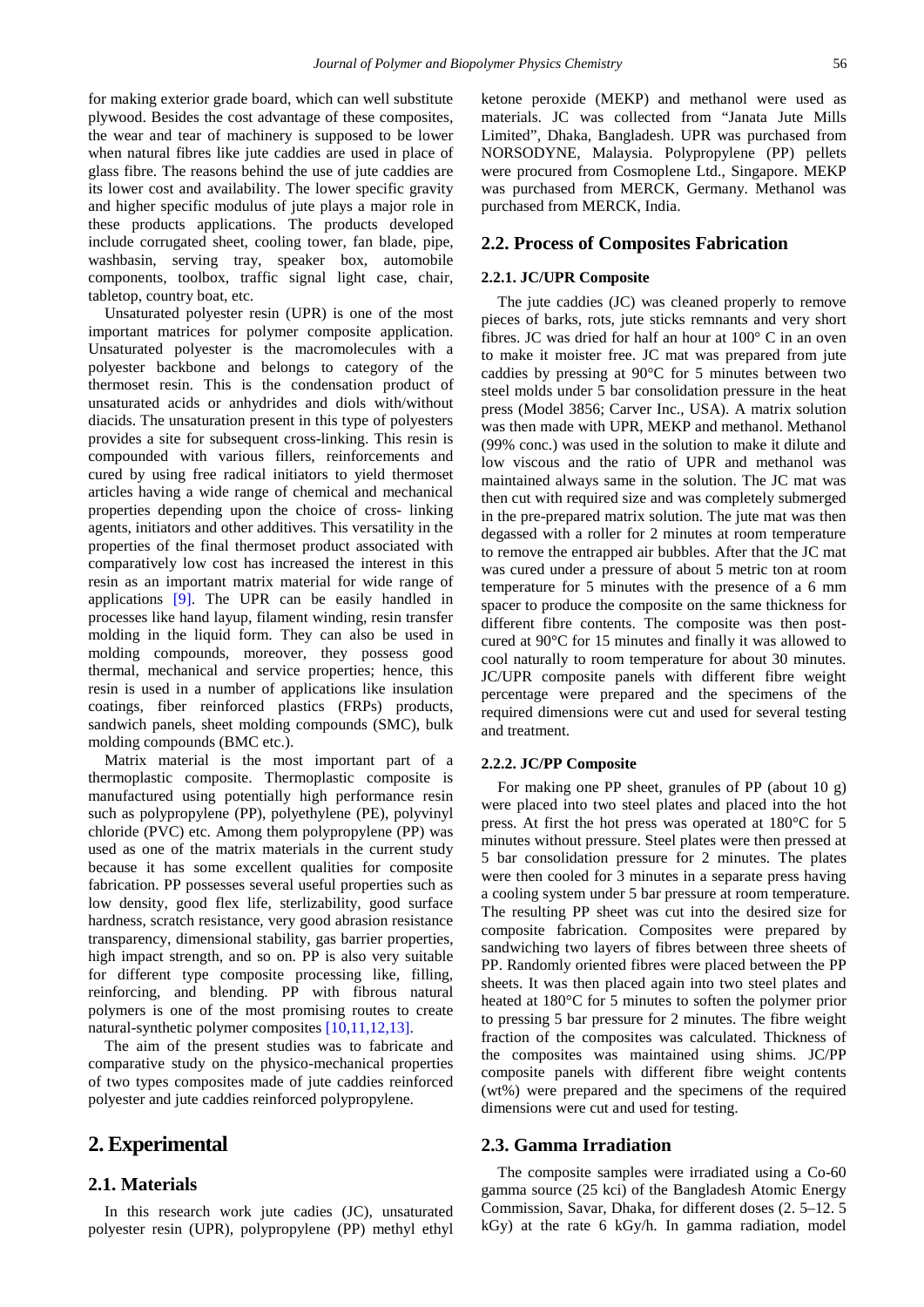gamma beam 650 is loaded with source GBS-98 that comprises 36 double encapsulated capsules. Type C-252 loaded with Co-60 pellets was used.

### **2.4. Methods of Physico-mechanical Tests**

Tensile, flexural and izod impact tests were conducted at 25°C. Composite samples were cut to the required dimension using a band saw. For each test and type of composite, five specimens were tested and the average value with standard deviation was reported.

#### **2.4.1. Tensile Test**

Tensile properties are the most important single indication of strength in a material. The force needed to pull the specimen apart is determined, along with how much the material stretches before it breaks. Tensile tests were conducted according to ASTM D 638-01 [\[14\]](#page-6-0) using a Universal Test Machine (Hounsfield series, model: INSTRON 1011, UK). The dimensions of the test specimens were (ISO 14125): 60 mm  $\times$  15 mm  $\times$  2 mm. Specimens were placed in the grips of a Universal Test Machine at 50 mm grip separation and pulled with a cross-head speed of 10 mm/min until failure. Following equation was used to measure the tensile strength of the composites.

Tensile Strength, 
$$
TS = \frac{M}{t \times w}
$$
 (1)

Where,  $M$  is the maximum applied load (kN) by the machine, *t* is the thickness (mm) and *w* is the width (mm) of the specimen.

#### **2.4.2. Flexural Test**

Flexural testing is used to determine the flex or bending properties of a material. Specimens of 150 mm length and 15 mm width were cut and placed between two points or supports of the apparatus and initiating a load using a third point or centre. In the present study the recommended span to depth ratio was 16:1 as shown in Figure 1 below. The specimens were tested at a crosshead speed of 2 mm/min. The test was conducted on the same machine used for tensile testing. The flexural or bending strength was found out by using following equation.

Bending Strength, 
$$
BS = \frac{3PL}{2bd^2}
$$
 (2)

Where *P* is the maximum load; *L* is the distance between the supports (mm); *b* is the width of the specimen (mm) and *d* is the thickness (mm).



**Figure 1.** Flexural test configuration

#### **2.4.3. Izod Impact Test**

Izod Impact is a single point test method that measures a materials resistance to impact from a swinging pendulum. Izod specimens are generally notched to prevent deformation of the specimen upon impact. In the present study impact strength of composites was conducted on notched mood according to ASTM standard D-256 using a Universal Impact Tester (Hung Ta Instrument Co. Ltd. Taiwan), model-HT-8041B IZOD. The nominal energy of the pendulum was 150 kg-cm, lifting angle ( $\alpha$ ) was 150°, force torque (WR) was 80. 811 kg-cm. First of all, the specimen was clamped into the pendulum impact test fixture with the notched side facing the striking edge of the pendulum. Then the pendulum was released and allowed to strike through the specimen. The energy consumed in breaking the sample was calculated from the height the pendulum reached on the follow-through. The maximum reaching height of the pendulum was watched through an angle (β) by an analogue meter that was set with the machine. The impact strength of the specimens was measured by using the following equations:

$$
Image Energy = WR [cos\beta - cos\alpha]
$$
 (3)

$$
Image(4)
$$
  
Impack Strength (IS) = 
$$
\frac{\text{Impack Energy}}{\text{Area Cross Section}}
$$
 (4)

#### **2.4.4. Water Uptake Test**

Water uptake test of the composite samples were carried out in deionized water at room temperature (25°C). The specimens were taken into glass beakers containing 100 ml of deionized water and carried out up to 4 hours. At set time points, those were taken out from the beaker and wiped properly and dried for a single hour at 105°C and then reweighed. The water uptake was measured by a weight difference methodology. The equation for water uptake was as follows:

$$
W\% = \frac{Wt - Wo}{Wo} \times 100\% \tag{5}
$$

where, *Wt* indicates the weight of the sample after immersion in water and *Wo* represents the weight of the sample before immersion.

#### **2.4.5. Soil Degradation Test**

JC/UPR and JC/PP composite specimens were buried in non-calcareous soil for different periods of time. After a certain period, those were withdrawn carefully, washed with distilled water and dried at 105°C for 6 hr and kept at room temperature for 24 hr and then the mechanical properties were measured as described before. The used soil had a pH of 5.5. The moisture and send content of the soil were 3.6 and 6.6% respectively.

# **3. Results and Discussion**

# **3.1. General Comparison on Mechanical Properties of JC/UPR and JC/PP Composites**

The mechanical properties (TS, BS, and IS) of JC/UPR and JC/PP composite as well as UPR and PP sheet were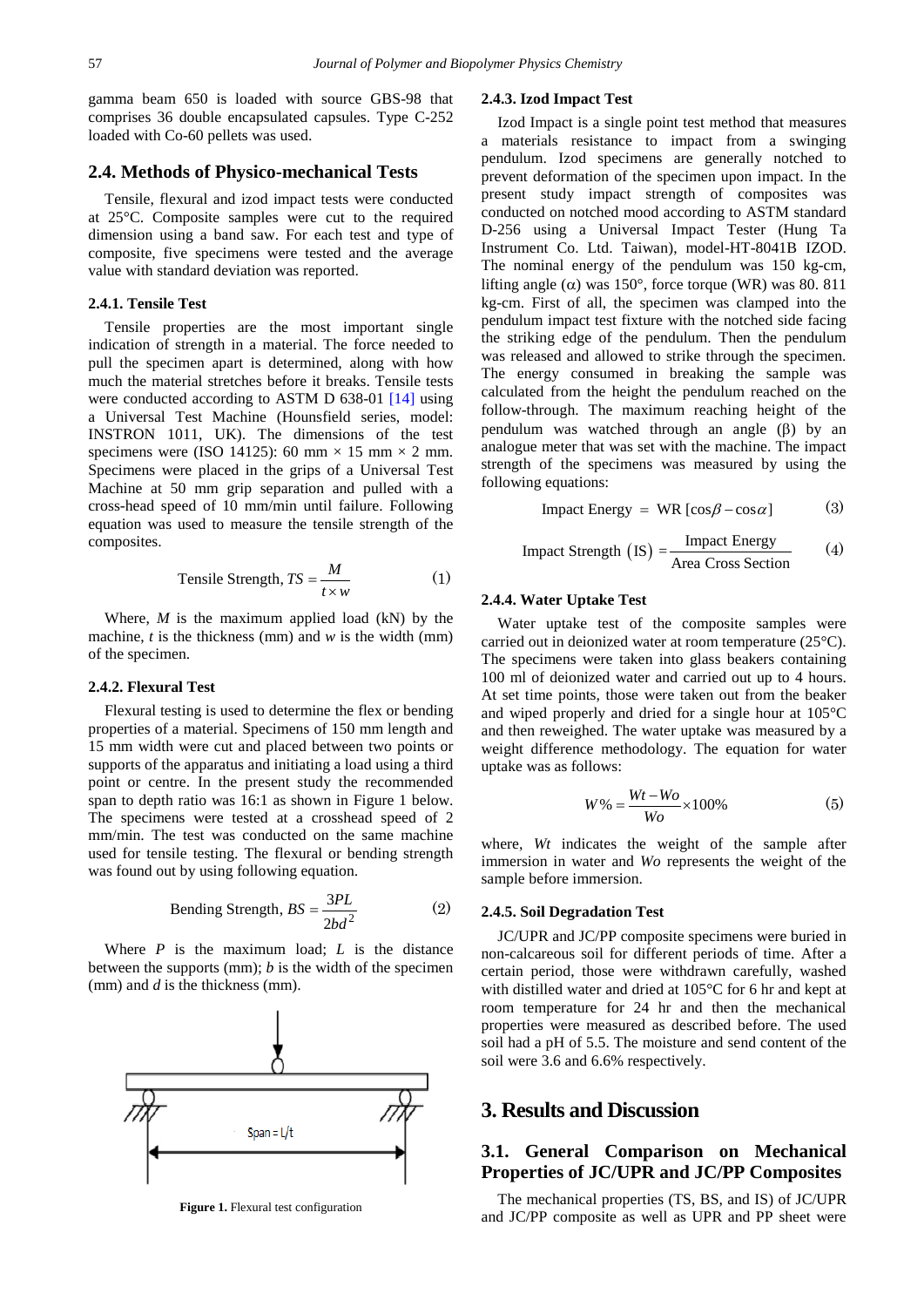evaluated. The highest TS, BS, and IS of JC/UPR composites were found to be 49.01, 88.2 MPa, and 17.9  $kJ/m<sup>2</sup>$  respectively and for JC/PP the highest TS, BS, and IS were found to be 43.64, 69.5 MPa, and 15.31  $kJ/m<sup>2</sup>$ 

respectively. It was observed from the [Table 1](#page-3-0) that JC/UPR composite shows 12.31% TS, 26.91% BS, and 16. 92% IS higher value than that of JC/PP composite.

**Table 1. Highest Mechanical Properties at 2. 5 mm Thickness of UPR and PP Sheet and Their Composites (46-60 wt% fibre)**

<span id="page-3-0"></span>

|                         | Tensile. Flexural and Impact Properties |               |                         |                            |               |                   |
|-------------------------|-----------------------------------------|---------------|-------------------------|----------------------------|---------------|-------------------|
| Material                | <b>Tensile Properties</b>               |               |                         | <b>Flexural Properties</b> |               | Impact            |
|                         | Strength (MPa)                          | Modulus (MPa) | Elongation at Break (%) | Strength (MPa)             | Modulus (MPa) | Strength $kJ/m^2$ |
| <b>UPR</b> sheet        | 18.8                                    | 340           |                         | 80.5                       | 1340          | 9.81              |
| PP sheet                | 21.8                                    | 654           | 370                     | 29.2                       | 1070          | 5.65              |
| <b>JC/UPR Composite</b> | 49.01                                   | 1995          | $7 \pm 0.3$             | 88.2                       | 10087         | 17.9              |
| <b>JC/PP</b> Composite  | 43.64                                   | 3055          | $8 \pm 0.5$             | 69.5                       | 3405          | 15.31             |

## **3.2. Comparison of Mechanical Properties of Composites on the Basis of Fibre Loading**



Figure 2. Tensile strength of JC/UPR and JC/PP composites with fibre loading

Figure 2 depicts information about the tensile strength (TS) of various JC/UPR and JC/PP composites on the basis of fibre loading. It was observed from the figure that values of TS of JC/UPR composites were slowly increased with the increase of caddies up to 58.4%. Then it again increased sharply to the maximum point i. e. 49.01 MPa for 59.08% caddies containing composite. During the test, the tensile modulus (TM) at this maximum point was found to be 1995 MPa. After that, TS dropped rapidly to 31.66 MPa for 63.05% caddies containing composite. Then the value of TS stabilized at around 31.45 MPa for the next specimens. On the other hand values of TS of JC/PP composites rose rapidly from 27.01 MPa to the maximum value, 43.64 MPa with the increase of caddies up to 46.96%. The tensile modulus at this maximum point was found to be 3055 MPa in the test. Then the values of TS were found to be straightly declined to the lowest value, i. e. 25.12 MPa for 57.36% caddies containing composite.



**Figure 3.** Bending strength of JC/UPR and JC/PP composites with fibre loading

Bending strength (BS) of various JC/UPR and JC/PP composites on the basis of fibre loading is presented by Figure 3. It can be clearly seen from the figure that values of BS and bending modulus (BM) of JC/UPR composites were increased dramatically with the increase of caddies up to 53.17%. The maximum value of BS and BM were found to be 88. 2 and 10087 MPa respectively for 53.17% caddies containing composite and further increasing of caddies content decreased the values.

By contrast, values of BS of JC/PP composites increased linearly with the increase of caddies up to 53.41%. The maximum value of BS and BM were found to be 69.5 and 3405 MPa for 53.41% caddies containing composite and further increasing of caddies content decreased the value.



**Figure 4.** Impact strength of JC/UPR and JC/PP composites against fibre loading

On the basis of fibre loading, Figure 4 provides information about the impact strength (IS) of various JC/UPR and JC/PP composites. From the figure it was observed that values of IS of JC/UPR composites claimed linearly with the increase of fibre content up to 47. 33% in composite. Then it gradually rose from  $16.24 \text{ kJm}^2$  to  $17.25$  kJm<sup>-2</sup> for 50.5% caddies containing composite. After that, it slightly dropped to  $16.95$  kJm<sup>-2</sup> for  $51.65\%$ caddies loaded composite. However, IS of the composites again started to rise up to the maximum value i. e. 17.9  $kJm<sup>-2</sup>$  for 54.25% caddies loaded composite. The values of IS then fell minimally to  $15.42 \text{ kJm}^2$  for the composites of 58.5% caddies. On the contrary IS of JC/PP composite started to rise slowly from 40% caddies content composite and ended by giving the maximum value  $15.31 \text{ kJm}^2$  for 52.62% caddies containing composite. After that it gradually dropped and finally reached at the lowest value  $(11.36 \text{ kJm}^2)$  for 58.5% caddies loaded composite.

From the above figures we can summarize the result that at lower levels of jute caddies content, the composite shows poor mechanical properties due to higher matrix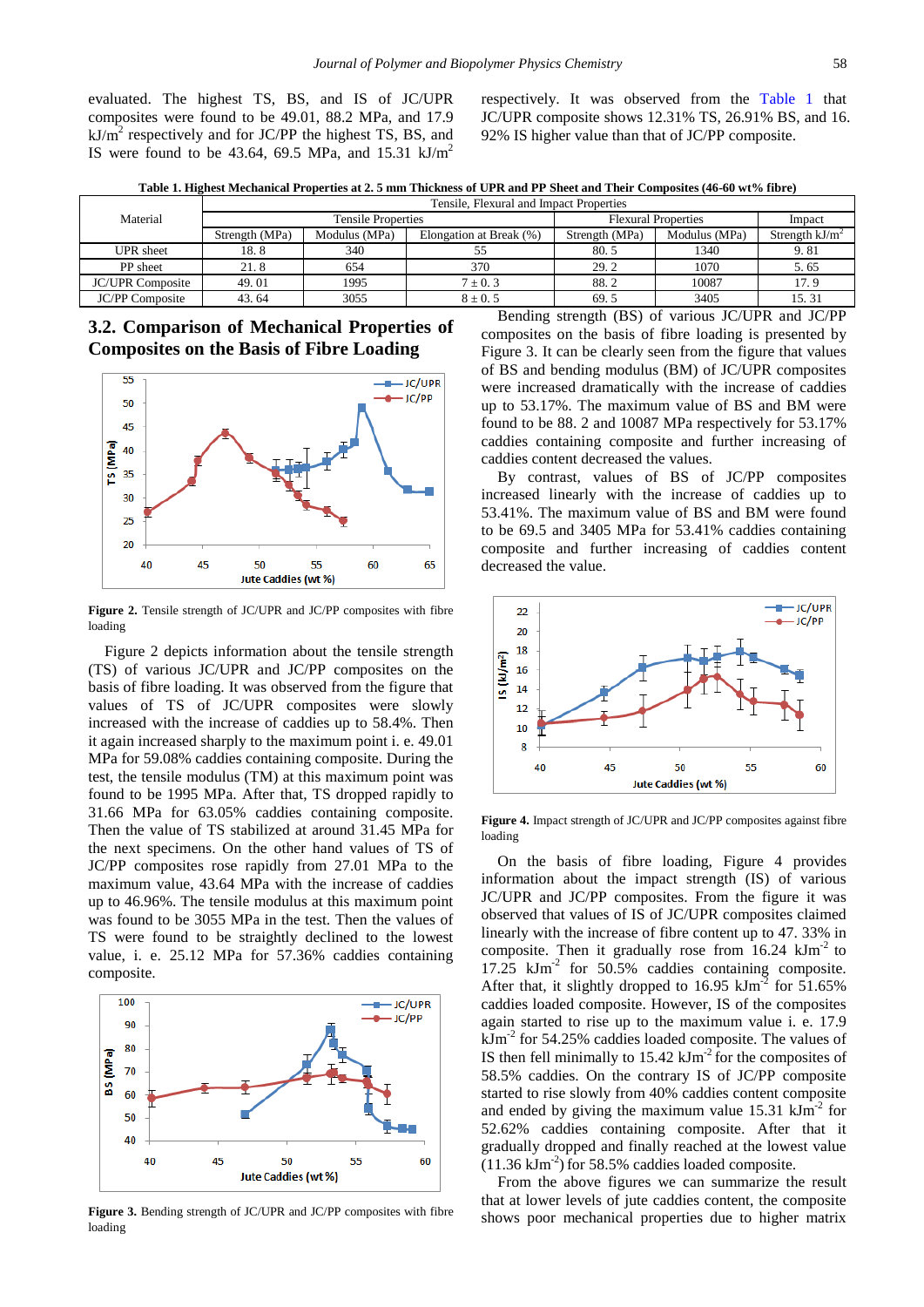and poor fiber population which leads to low load transfer capacity to one another. As a result, stress gets accumulated at certain points of the composites and highly localized strains occur in the matrix. At intermediate levels of fibre loading (46-60%), the population of the fibers is just right for maximum orientation and the fibers actively participate in stress transfer. On the other hand, high levels of jute caddies content showed the increased population of fibers, which may lead to agglomeration and stress transfer becoming blocked, and as a result composite property, is again decreas[e \[15\].](#page-6-1) 

# **3.3. Comparison of Mechanical Properties of Composites on the Basis of γ Radiation**

The effect of  $\gamma$  radiation on the tensile properties such as tensile strength (TS) of JC/UPR and JC/PP composites was evaluated and illustrated in Figure 5. In this case both types of composites were made with 50% caddies by weight. It can be clearly seen from the figure that with the increase of  $\gamma$  dose, TS of jute-based composite JC/UPR increased from 28.53 (indicated as 0 kGy, i. e., untreated) to 37.05 MPa (at 7.5 kGy) and on the other hand TS of jute-based JC/PP composite increased from 32.46 (indicated as 0 kGy, i. e., untreated) to 39.5 MPa (at 5.0 kGy), and then decreased to 32.2 and 32.5 MPa at 12.5 kGy respectively. It was clearly observed that by using 7.5 and 5.0 kGy of  $\gamma$  dose on the composites, the TS values increased about 29.86 and 21.69% respectively compared to that of untreated composite.



**Figure 5.** Tensile strength of irradiated JC/ UPR and JC/PP composites (50 wt% fibre)



**Figure 6.** Bending strength of irradiated JC/ UPR and JC/PP composites (50 wt% fibre)

In addition, the effect of  $\gamma$  radiation on the flexural properties such as bending strength (BS) of JC/UPR and JC/PP composites was evaluated successfully. It can be clearly observed from Figure 6 that with the increase of γ dose, bending strength (BS) of jute-based composite, JC/UPR rose from 52.44 (indicated as 0 kGy, i. e., untreated) to 60.1 MPa (at 7.5 kGy). By contrast, BS of jute-based, JC/PP composite climbed from 64.9 (indicated as 0 kGy, i. e., untreated) to 69. 95 MPa (at 5.0 kGy) and then declined to 55.6 and 65.25 MPa at 12.5 kGy respectively. Thus, by using 7.5 and 5.0 kGy of  $\gamma$  dose on the composites, the BS values increased approximately 14. 60 and 7.78% respectively compared to that of untreated composite.

From the Figure 4 and Figure 5 we can conclude that the TS and the BS increased up to certain total doses of gamma radiation and then decreased. Both the TS and BS value of JC/UPR composite were highest at 7.5 kGy gamma dose whereas, for JC/PP composite it was at 5 kGy.

During the gamma irradiation process the polymers (UPR, PP and cellulose) may undergo scission or cleavage i. e. the polymer molecules may be broken into smaller fragment. Subsequent bursting of chemical bonds yields fragments of the large polymer molecules. The free radicals produced by this way may react to change the structure of the polymer which leads to change the physical properties of the materials. It also may undergo cross-linking i. e. the molecules may be joined together into large molecules [\[16,17,18\].](#page-6-2) Physical treatment, gamma irradiation also affects the polymeric structure of the fibre and produces active site. Gamma irradiation of PP may result in cross-linking which produces higher mechanical properties up to a certain dose. Active sites inside the PP matrix might be produced by the application of gamma radiation [\[19\].](#page-6-3)

#### **3.4. Water Uptake Test**

The percentage water uptake values of non-irradiated and irradiated JC/UPR and JC/PP composites were plotted against the soaking time in Figure 7 below. It was noticed from the figure that the non-irradiated samples attained highest water absorption 23.5% (JC/UPR) and 6.95% (JC/PP), whereas, uptake of gamma-treated composites were about 6.79% (JC/UPR) at 7.5 kGy and 2.5% (JC/PP) at 5.0 kGy.



**Figure** 7. Water uptake of untreated and irradiated composites against soaking time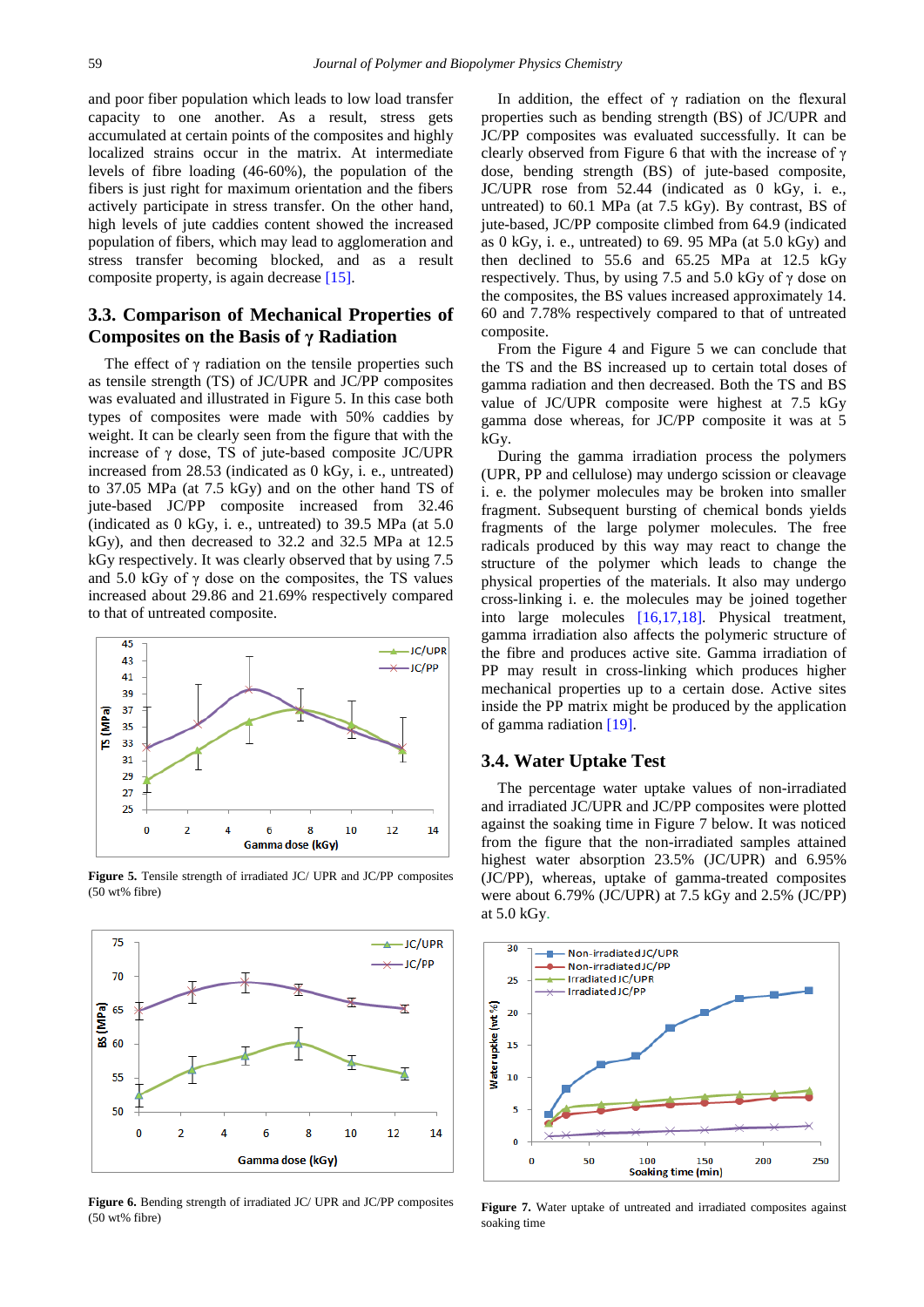It was observed for the all types of samples that during the first 30 minutes, water uptake was faster and after that it became slowly except non-irradiated JC/UPR composite. It was clearly shown that the water uptake of the irradiated composites was significantly lower than that of nonirradiated composites. After 4 hours, the water uptake values of non-irradiated, irradiated JC/UPR; nonirradiated and irradiated JC/PP composites were 23.5, 7.95, 6.95 and 2.5% respectively. It was observed that irradiated JC/UPR and JC/PP composites up taken 66 and 64% less water respectively than non-irradiated composite after the test. Percentage of water uptake of the composites mainly depends on the water uptake properties of jute fiber's extent of fiber matrix adhesion. The inter-molecular spaces in the jute fiber are too small to penetrate the water molecule in this region. So the water molecule can only penetrate the amorphous region and get linked with the available hydroxyl (-OH) groups which, is one of the important functional groups in jute fiber, that causes the formation of a large amount of hydrogen bonds and induces their swelling  $[20]$ . The decrease of water absorption by post irradiated composites attributed to the fact that gamma irradiation reduced the –OH group as well as increased crystalline regions in jute fibre through cross-linking which in turns decrease amorphous regions.

#### **3.5. Soil Degradation Test**



Figure 8. Tensile and bending strength of composites (50 wt% fibre) before and after soil degradation

The specimens of 50% jute content composite were buried in soil for a period of 6 weeks to study the effect of such environmental conditions on the degradability of the samples. Weight loss and tensile as well as bending properties of the samples was periodically measured. In the soil, water diffused into the polymer sample, causing swelling and enhancing biodegradation. The weight loss of the JC/UPR samples was found to be about 25% after 6 weeks, whereas about 19% weight loss was found for JC/PP samples. Figure 8 shows information about the reduction of tensile and bending strength of both types of composites after soil degradation. After 6 weeks of degradation, JC/UPR lost almost 18% where, JC/PP lost almost 8.0% of tensile strength. Moreover, they lost around 25% and 10% of bending strength respectively. From this fact, it was clear that JC/UPR composites showed much of their degradation properties than the JC/PP composites during the soil degradation. Jute is a natural biodegradable fibre and this fibre being cellulose based, it absorbs water within a couple of minutes,

indicating its strong hydrophilic character. Cellulose has a strong tendency to degrade when buried in soil [\[21\].](#page-6-5) During the soil degradation tests, water penetrated from the cutting edges of the specimens of jute-based composites and degradation of cellulose occurred in jute; as a result, the mechanical properties of the composites reduced impressively.

# **4. Conclusions**

Jute caddies reinforced polyester/polypropylene based low cost polymeric composites were successfully fabricated using traditional hand lay-up method and the physico-mechanical properties of them were evaluated before and after completion different tests and treatment. From this investigation it was found that tensile and bending strength of both types of composites were increased significantly after application of gamma radiation and JC/UPR composite showed better mechanical properties compared to that of JC/PP composite. It revealed that gamma irradiation formed better cross-linking between jute caddies and unsaturated polyester resin compared to jute caddies and polypropylene. The water-resistance properties of both composites were improved almost equally when those were irradiated with suitable doses. Degradation tests of the composites were performed in soil medium, which resulted that JC/UPR composite lost much of its original weight, strength and modulus compared to that of the JC/PP composites.

## **References**

- <span id="page-5-0"></span>[1] Mahapatra, B. S., M. Sabyasachi, M. K. Sinha and A. K. Ghorai, 2009. Research and development in jute (Corchorus sp.) and allied fibres in India: A review. Indian J. Agron., 54: 361-373.
- <span id="page-5-1"></span>[2] Available online: http://www.jute.org (accessed on 20/09/2014).
- <span id="page-5-2"></span>[3] Ganguly, P. K., S. K. Bhaduri and A. Day, 2004. Jute caddies: A potential raw material for handmade paper. J. Sci. Ind. Res., 63: 417-419.
- <span id="page-5-3"></span>[4] J. T. Fang, B. Liao, S. Lee; *New. Biotechnol,* 2010, 27, 32.
- [5] C. Azeri, U. A. Tamer, M. Oskay; *Afr. J. Biotech*, 2010, 9, 72.
- <span id="page-5-4"></span>[6] Daniel, Isaac M., and Ori Ishai. Engineering Mechanics of Composite Materials. Second Edition. New York: Oxford University Press, Inc., 2006. Print
- <span id="page-5-5"></span>[7] Mitra, B. C., R. K. Basak and M. Sarkar, 1998. Studies on jutereinforced composites, it's laminations and some solutions through chemical modifications of fibres. J. Applied Polym. Sci., 67: 1098-1100.
- [8] Rana, A. K., A. Mondal and K. Jayachandran, 1999. Jute composites: Properties and applications in packaging. Packag. India, 3: 15-19.
- <span id="page-5-6"></span>[9] Bharat Dholakiya, September 26, 2012. Unsaturated Polyester Resin for Specialty Applications, Chapter-7: 167-202.
- <span id="page-5-7"></span>[10] Zaman HU, Khan AH, Hossain MA, Khan MA, Khan RA. Mechanical and electrical properties of jute fabrics reinforced polyethylene/polypropylene composites: Role of gamma radiation. Polymer-Plastics Technology and Engineering. 2009; 48: 760-6.
- [11] Khan MA, Hinrichsen G, Drzal LT. Influence of novel coupling agents on mechanical of jute reinforced polypropylene composite. Journal of Material Science Letters. 2001; 20: 1711-3.
- [12] Czvikovszky T. Reactive recycling of multiphase polymer systems. Nuclear Instruments and Methods in Physics Research Section B: Beam Interactions with Materials and Atoms. 1995; 105: 233-7.
- [13] Karmaker AC, Hinrichen G. Processing and characterization of jute fiber reinforced thermoplastic polymers. Polymer-Plastics Technology and Engineering. 1991; 30 (5-6): 609-29.